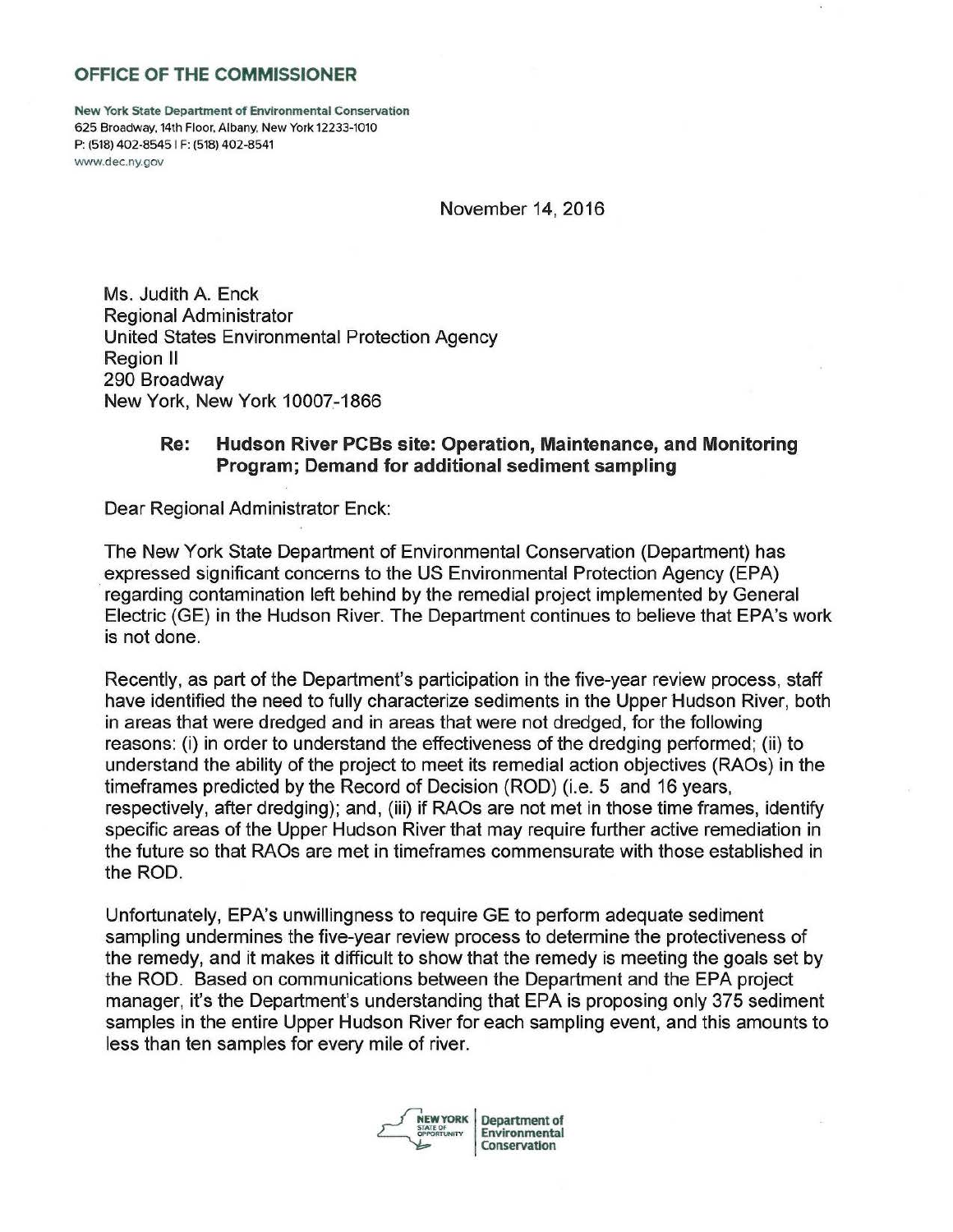As Department staff has been explaining to EPA for many months, much more sampling **is necessary in order to answer the questions many stakeholders have raised about**  what has been left behind by the remedy. The Department recommends that a significantly increased number of samples be collected in order for the agencies to have **the statistical power to be able to draw timely and reasoned conclusions from the**  sampling results.

Furthermore, EPA's proposed limited sampling effort over such large reaches of the Upper Hudson River does not allow for analysis of specific local reaches between dams on the river (called "pools," between which fish tend to stay). Local PCB concentrations in the sediment that control fish PCB concentrations and corresponding exposures to human consumers of those fish from these areas. Sampling should be performed on a pool-by-pool basis, so that risks and exposures at specific locations are better **understood and so that areas requiring additional sediment removal, if necessary, can**  be identified. EPA's proposed minimal sampling effort does not constitute a "comprehensive, independent, and objective analysis of all available data" that the Department called for in its previous letter dated August 21, 2016. In total, the Department recommends that an additional 1800 samples be collected, in each sampling event, to provide the needed statistical power on a pool-by-pool basis to determine if the remedy is performing as needed to reach the fish PCB targets in time frames commensurate with those established in the ROD.

The EPA is apparently unwilling to modify the scope of sediment sampling under the Operation, Maintenance, and Monitoring (OM&M) Program even though EPA admitted in its first five-year review that portions of the river, especially in River Sections 2 and 3, are much more contaminated than EPA originally predicted. Such failure to act by EPA is yet another example of the agency's inability to adaptively manage this project as recommended in the 2010 peer review report.

Continued inaction by EPA to conduct additional sampling will require the Department to step in. As such, this letter constitutes a demand to the EPA to commit to undertaking additional sediment sampling in the Upper Hudson River previously identified by the Department as soon as possible, but no later than the spring of 2017. We request that EPA respond in ten days indicating whether it will agree to perform such sampling, or **require GE to perform such sampling. lf the Department does not receive a response**  from EPA, or if EPA elects not to perform or require such sampling, the Department will undertake the sampling in the spring of 2017, using its authority pursuant to state and federal law, while reserving all of its rights to recover the costs of such sampling from GE. Until such sampling occurs, the Department demands that EPA defer issuance of a certificate of completion of the remedial action.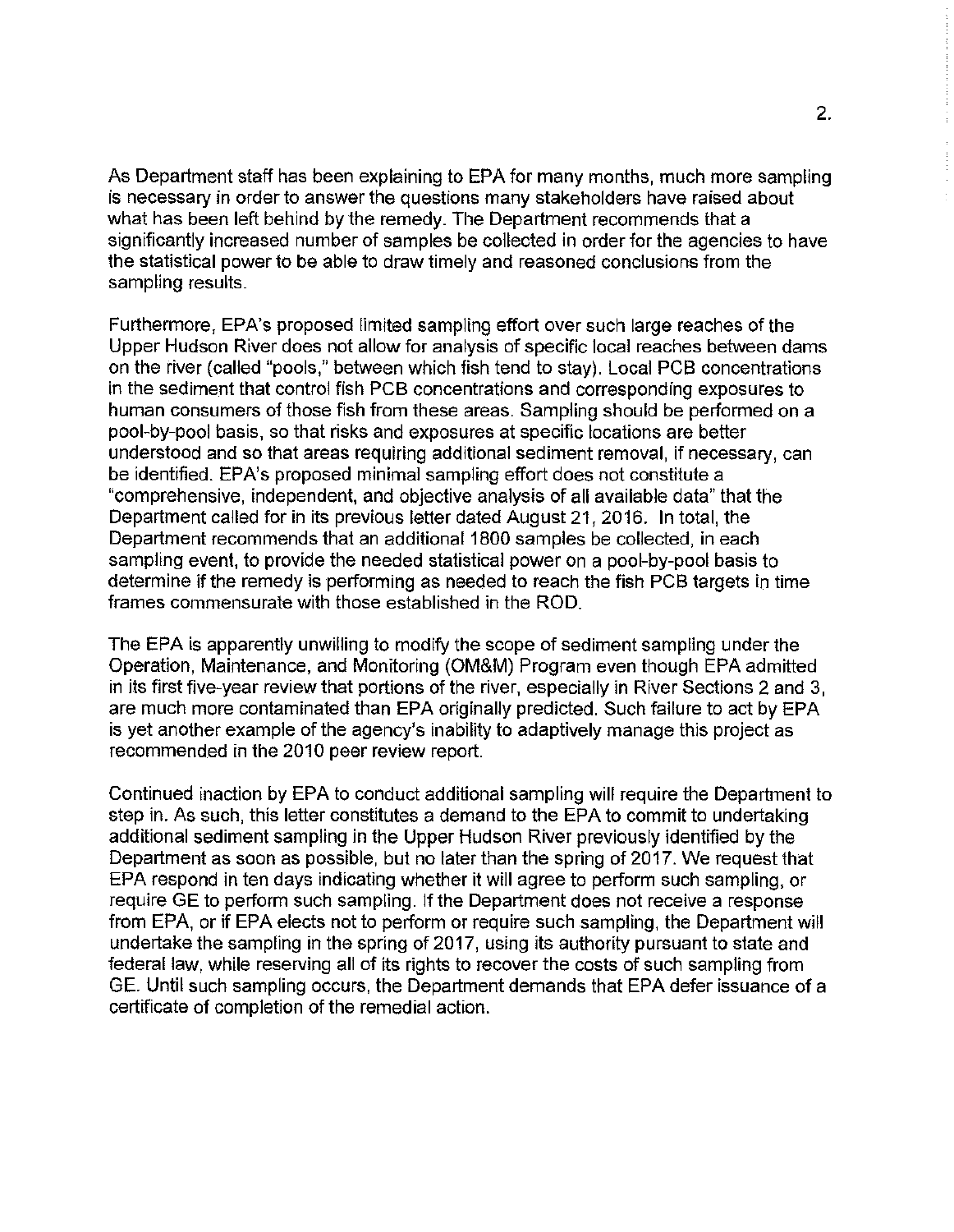**The Hudson River dredging project is one of the largest remedial projects ever**  undertaken in the nation, and perhaps the world. Requiring appropriate sampling to understand its effectiveness, and identify specific areas that may require additional work, should be in everyone's interest, including the Department's, EPA's, and GE's.

Sincerely,  $\bigwedge$ Basil Seggos

**Commissioner** 

and

Designated Trustee for Natural Resources for the State of New York

c: Gina McCarthy, EPA Administrator